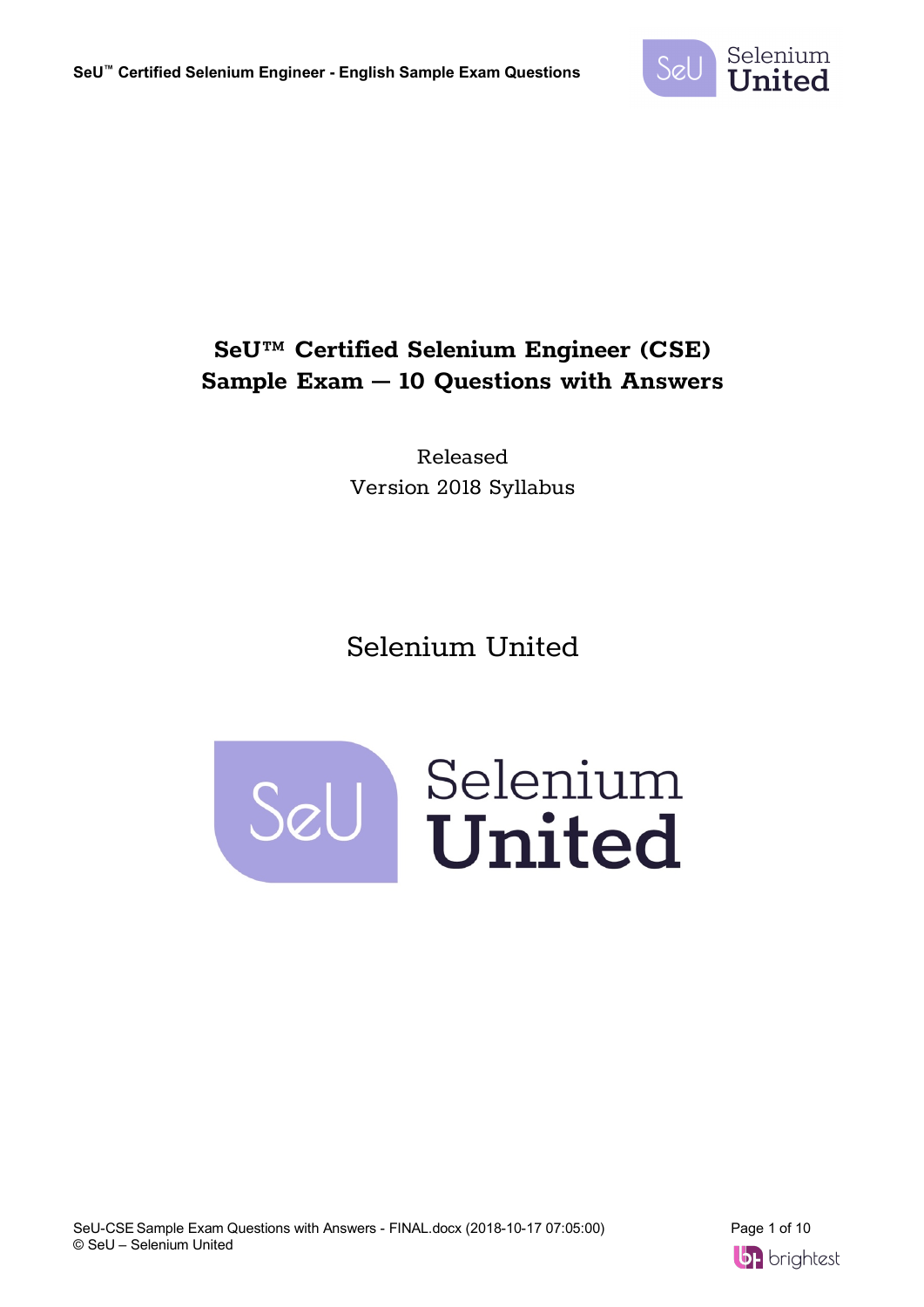

Copyright © 2018 Selenium United (hereinafter called SeU). All rights reserved.

### Purpose of this document

This document contains 10 sample exam questions for SeU Certified Selenium Engineer (CSE) in the English language.

The sample questions, answer sets and associated justifications in this document have been created by a team of subject matter experts and experienced question writers with the aim of assisting people who are planning to take the SeU Certified Selenium Engineer (CSE) examination.

None of these questions are used in the official SeU Certified Selenium Engineer (CSE) examination, but they are written to the same level of difficulty as the official certification exam.

### Instructions

The question and answer sets are organized in the following way:

- Learning Objectives / Chapters
- Question including any scenario followed by the question stem
- Answer Set

### General Information on the sample exam paper:

- Number of Questions: 10
- Number of points: 1 per question
- Please only choose one answer per question.

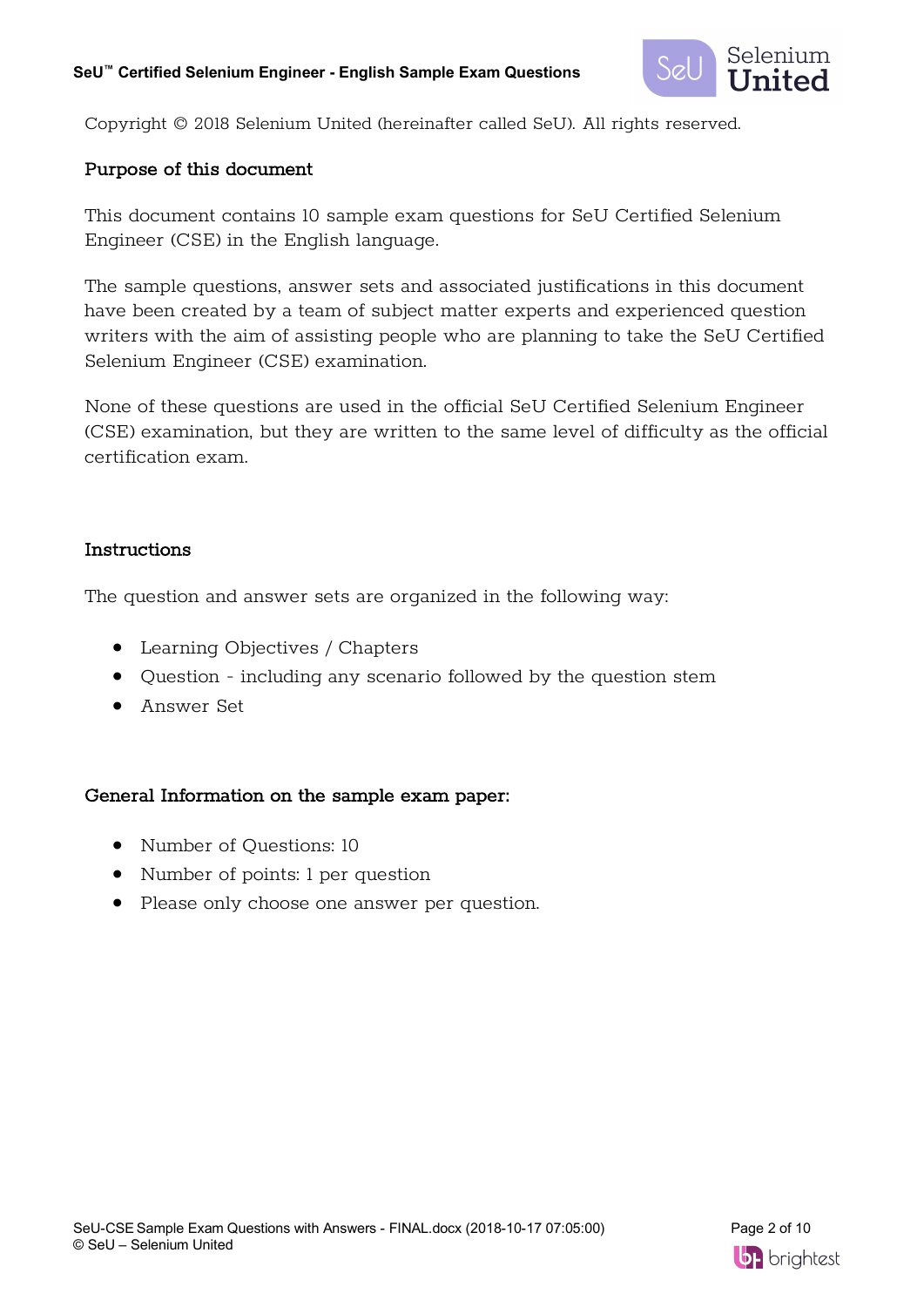

### List of Chapters

- Chapter 1 Web UI Automation
- Chapter 2 Introduction to Selenium
- Chapter 3 Automating the Web UI With Selenium
- Chapter 4 Beyond Simple Selenium Code Constructs
- Chapter 5 Putting Together a Basic Framework

### Main list of LOs for the SeU CSE certification:

| LO1             | Understand the importance of browser coverage and distinguish<br>various options for testing UI of web applications. (K2)                                                   |
|-----------------|-----------------------------------------------------------------------------------------------------------------------------------------------------------------------------|
| LO2             | Understand the relationship of Web UI with the underlying HTML<br>and JavaScript with DOM Inspection. (K2)                                                                  |
| LO <sub>3</sub> | Recall the History of Selenium and various tools in its suite along<br>with their purpose. (K1)                                                                             |
| LO4             | Understand the Selenium Architecture in terms of Language<br>Bindings, Communication Protocols and Drivers. (K2)                                                            |
| LO <sub>5</sub> | Recognize the purpose and API of Web UI Automation at Browser,<br>Page, Element levels. (K2)                                                                                |
| LO <sub>6</sub> | Understand and Explain the purpose of JUnit annotations, fixtures,<br>assertions. (K3)                                                                                      |
| LO7             | Apply different identification strategies for UI elements. (K3)                                                                                                             |
| LO <sub>8</sub> | Apply different inquiry and interaction strategies for UI elements.<br>(K3)                                                                                                 |
| LO <sub>9</sub> | Apply various deeper Selenium automation constructs, which set the<br>basis for more advanced automation. (K3)                                                              |
| LO10            | Automate end to end user scenarios by using good coding practices<br>and Object-Oriented principles for placing Selenium code across<br>different classes and methods. (K3) |
| LO11            | Troubleshoot and describe scope of improvement for automation<br>implementation depicted in short code samples. (K3)                                                        |

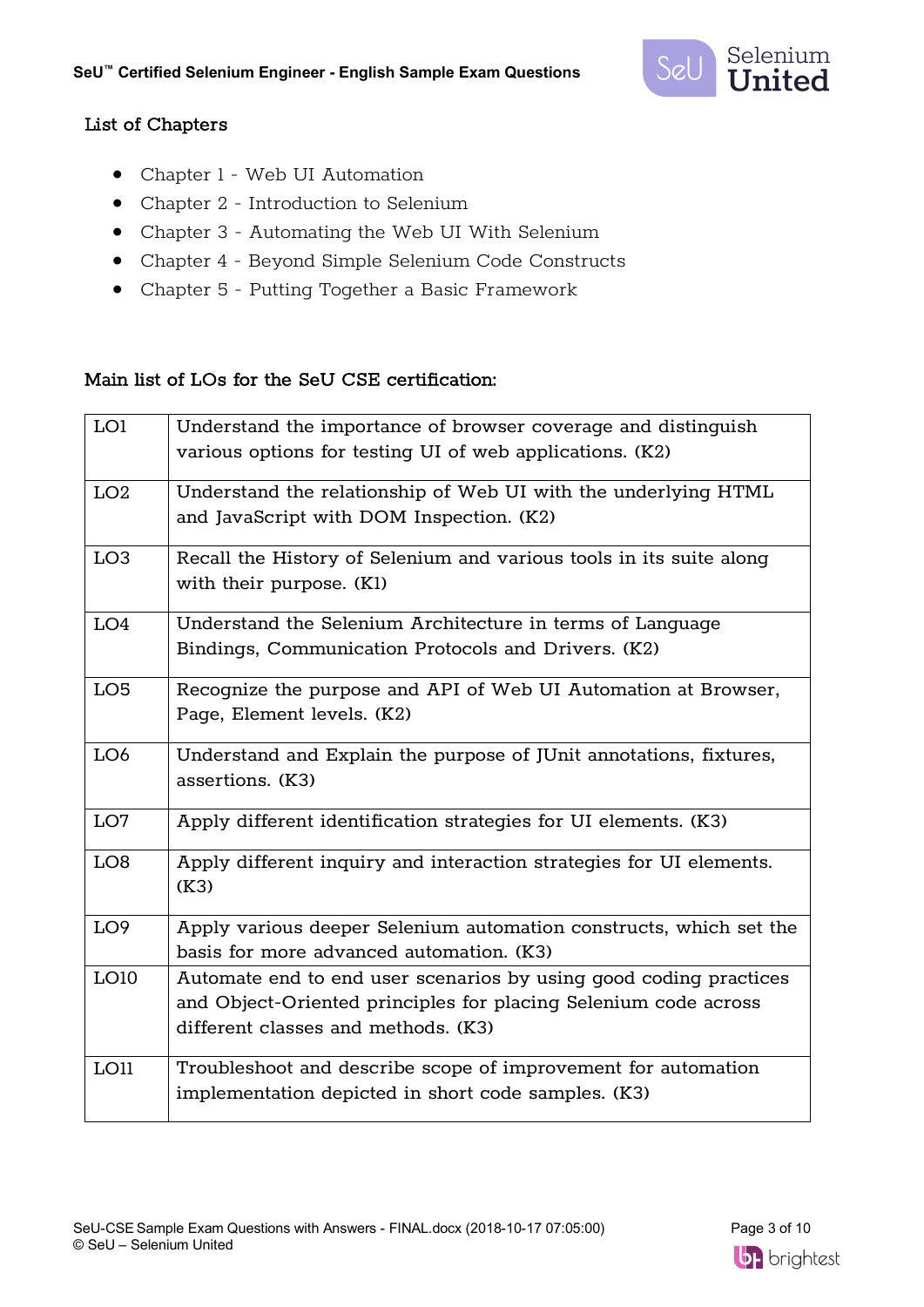

**Question 1** *(Correct answer is worth 1 point)*

Which of the following styling properties can be used to determine whether an element is visible?

- ☐ (a) view
- ☐ (b) visible
- ☐ (c) display
- ☐ (d) Hide

**Question 2** *(Correct answer is worth 1 point)*

Which of the following statements is **TRUE** about Selenium?

- □ (a) Selenium Grid is used to develop Selenese based browser automation code.
- $\Box$  (b) Selenium needs browser specific executables that support standard JSON wire protocol.
- $\Box$  (c) Selenium drivers use JSON wire protocol to communicate with browsers.
- □ (d) Selenium supports only object-oriented programming languages for developing its client bindings.

**Question 3** *(Correct answer is worth 1 point)*

Which of the following statements is **FALSE**? (Assume that driver is a WebDriver object)

- ☐ (a) By.className supports compound classes.
- $\Box$  (b) One cannot use Xpath's ends-with function to identify elements because it is not supported by most of the browsers.
- ☐ (c) driver.switchToParentFrame() switches the search context from a child frame to the parent frame.
- □ (d) HtmlUnitDriver does not need any driver executable.

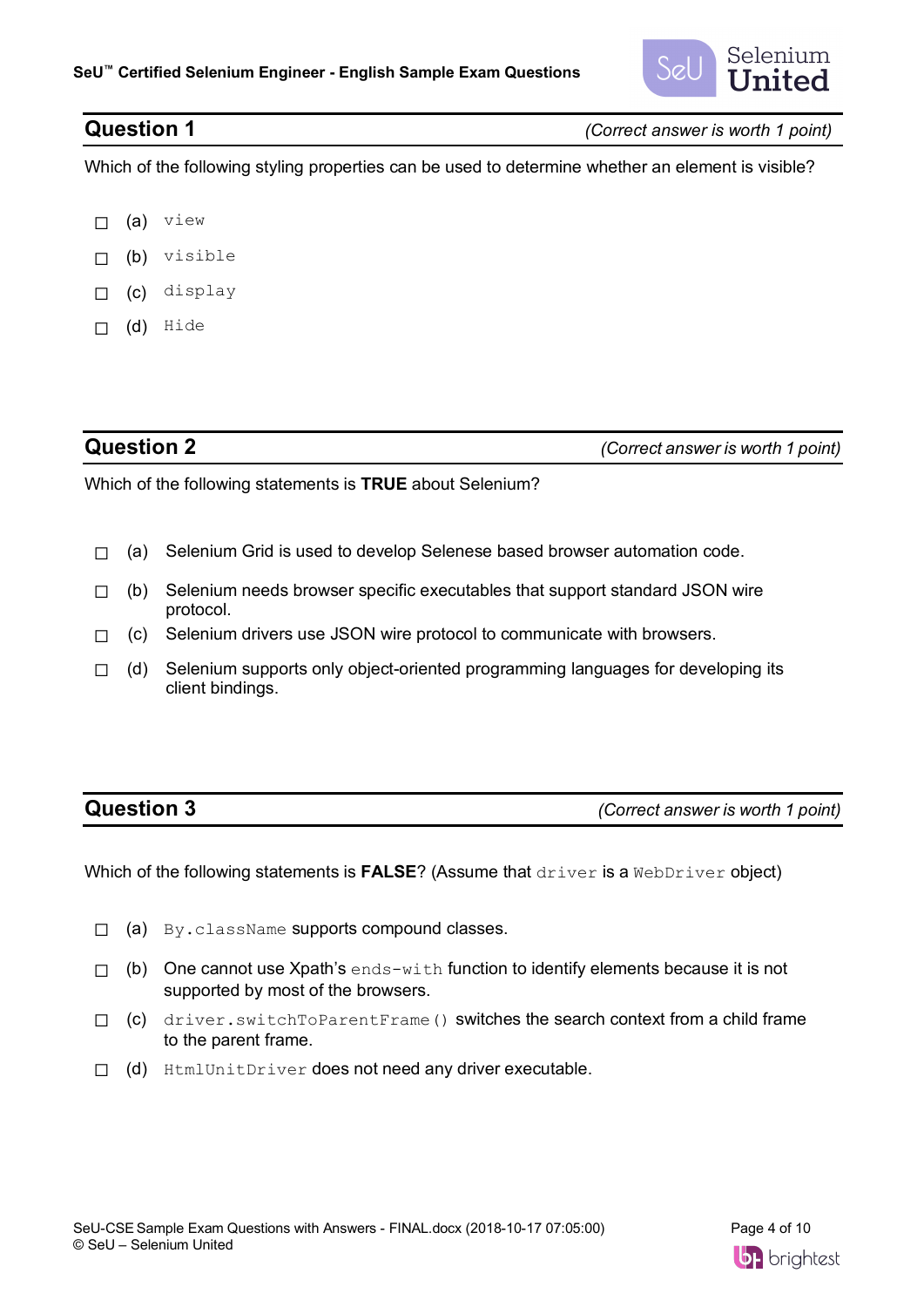

**Question 4** *(Correct answer is worth 1 point)*

Given the following HTML form snippet:

```
<form action='abc'>
   <label>Type of vehicle</label>
   <select id = "vehicle_type">
      <option value = "2-wheeler">2 Wheeler</option>
      <option value = "3-wheeler">3 Wheeler</option>
      <option value = "4-wheeler">4 Wheeler</option>
   </select>
   <input id='B' type='submit'>
</form>
```
what would the following Java code do? (Assume that driver is a WebDriver object)

driver.findElement(By.id("vehicle type")).sendKeys("3-wheeler");

- □ (a) Vehicle type is selected as "3 Wheeler" value from the drop down.
- □ (b) Vehicle type is unchanged as sendKeys doesn't work with select tag.
- $\Box$  (c) Vehicle type is unchanged as in this case, send Keys expects visible text.
- ☐ (d) Selenium throws NoSuchElementException.

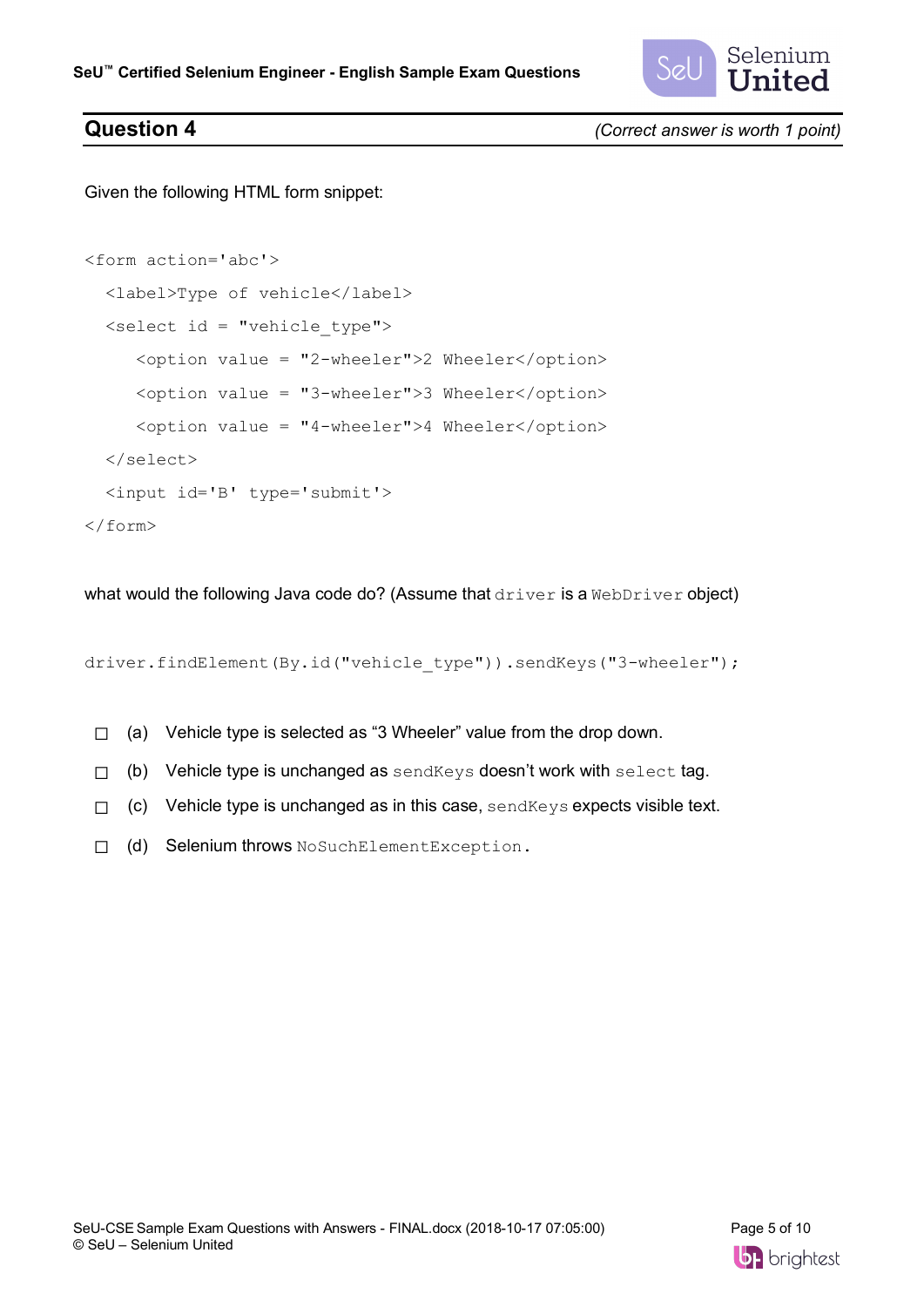

**Question 5** *(Correct answer is worth 1 point)*

In a given application, the home page includes quite a few  $\langle \text{script} \rangle$  tags for large external JavaScript files. Hence, depending on network conditions, the browser spends 45-90 seconds on loading and rendering the home page. How would you implement synchronization to handle this situation?

- $\Box$  (a) Will implement a static wait for 90 sec.
- $\Box$  (b) Will use an implicit wait for 90 sec.
- □ (c) Will implement a systematic event based while loop.
- $\Box$  (d) Will use explicit wait for 90 sec.

**Question 6** *(Correct answer is worth 1 point)*

Which of the following statements is **TRUE** when an alert is open in a browser? (Assume that driver is a WebDriver object)

- I. driver.findElements throws an exception
- II. driver.close throws an exception
- III. driver.close closes the current window.
- IV. driver.findElements returns an empty list.
- $\Box$  (a) I, II.
- $\Box$  (b) I, III.
- $\Box$  (c) II, III.
- $\Box$  (d) III, IV.

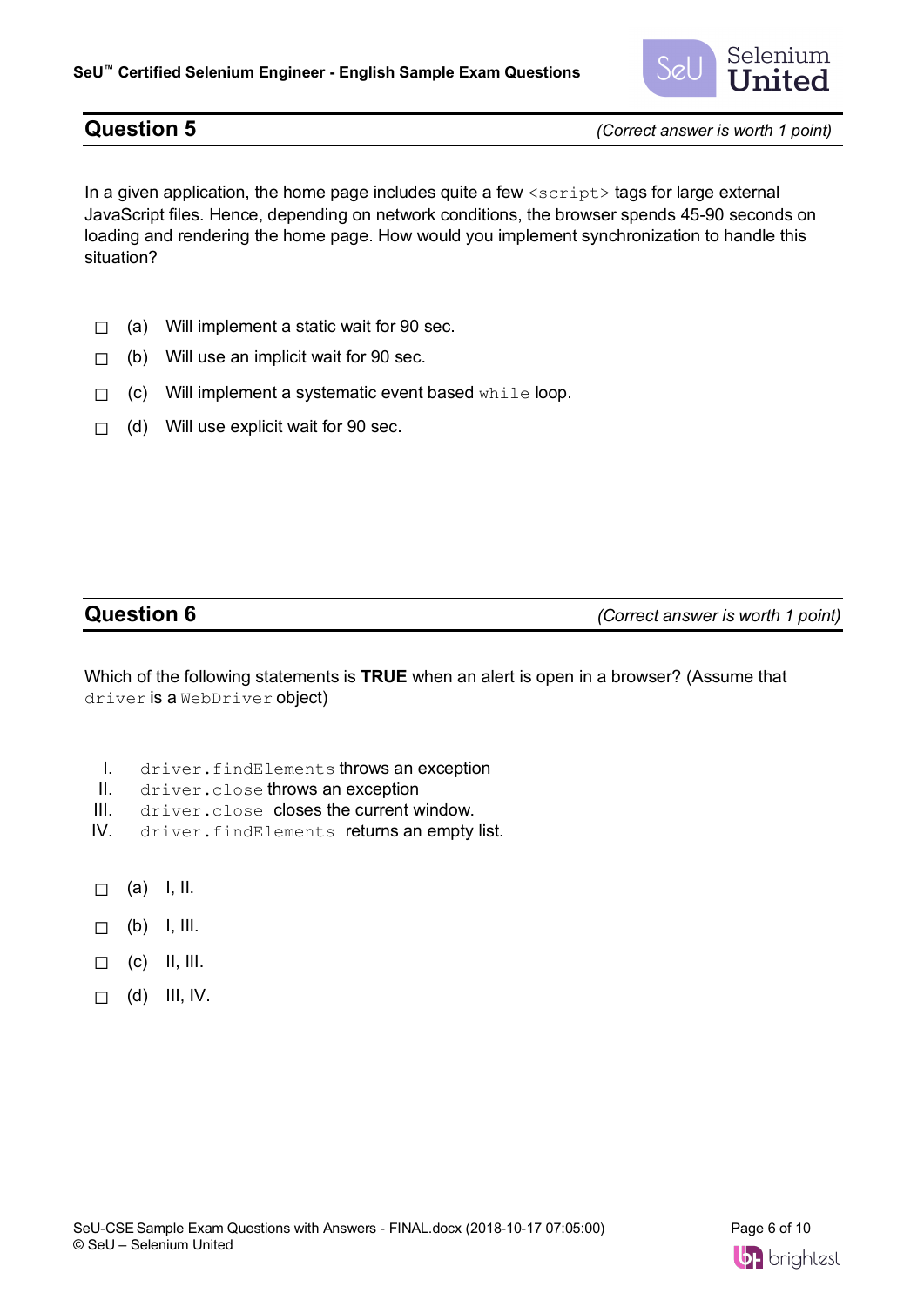

**Question 7** *(Correct answer is worth 1 point)*

What would be the outcome of the following Java code snippet for Selenium? Assume that:

- driver is a WebDriver object.
- wait is a WebDriverWait object.
- menu is a parent menu WebElement object.
- subMenu is a sub-menu WebElement object which appears after hovering on the parent menu.
- editName is a text field with id "edit" in a page that appears when the above-mentioned sub-menu is clicked.

```
Actions actionBuilder = new Actions(driver);
actionBuilder.moveToElement(menu).click(subMenu).build();
WebElement editName = wait.until(
      ExpectedConditions.presenceOfElementLocated(By.id("edit"))
);
```

```
editName.sendKeys("Updated");
```
- □ (a) Enters "Updated" in editName field
- ☐ (b) Throws NoSuchElementException
- ☐ (c) Throws TimeoutException
- □ (d) Fails while clicking the subMenu

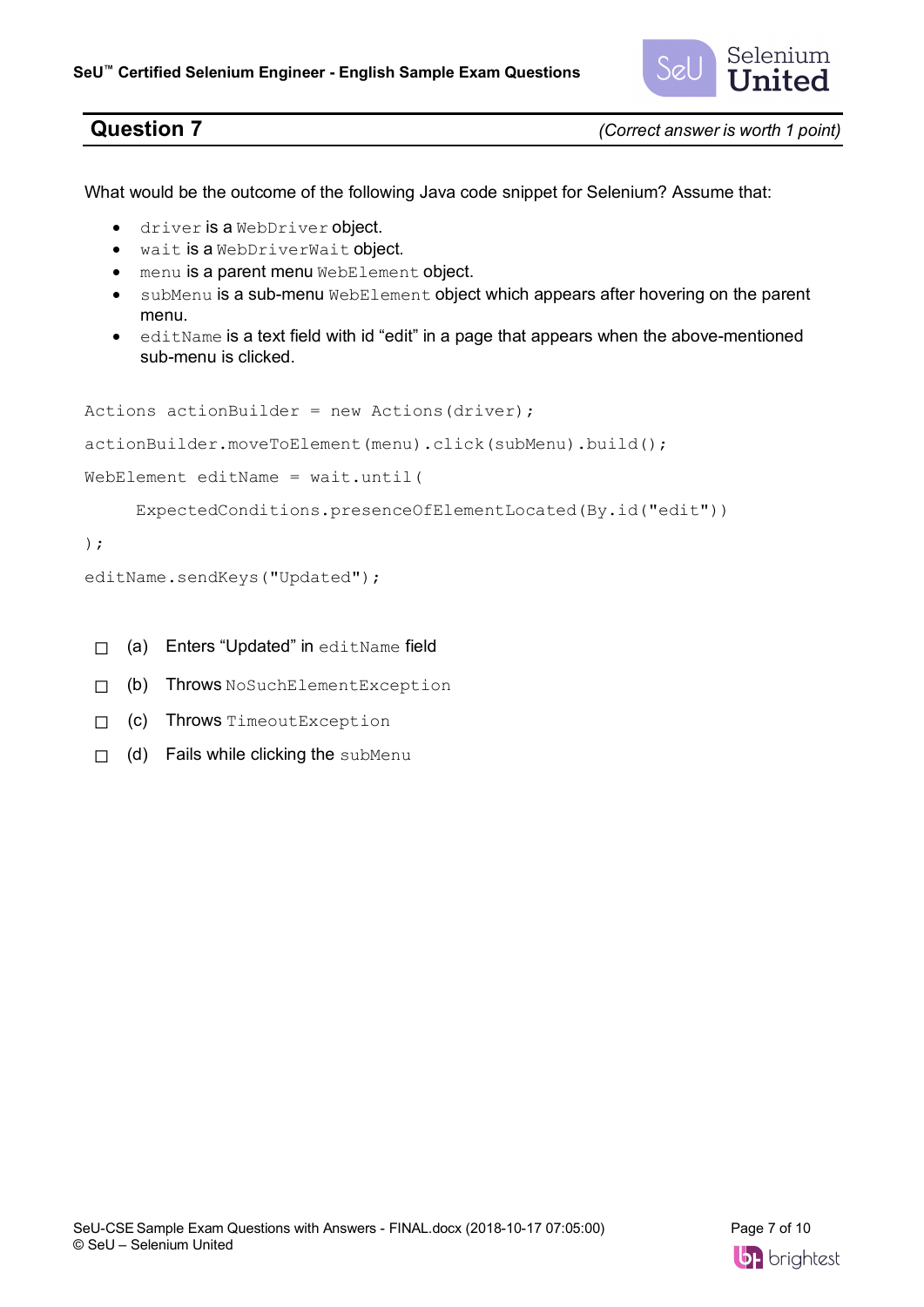

**Question 8** *(Correct answer is worth 1 point)*

Out of the following, which statements represent **PREFERRED** code refactoring of the following basic WebAutomator class for wrapping Selenium WebDriver?

```
public class WebAutomator{
    WebDriver driver;
    public WebAutomator(WebDriver wd){
     driver = wd;
     WebDriverWait waiter = new WebDriverWait(driver, 15);
    }
    public void click(By by) throws Exception{
      WebDriverWait waiter = new WebDriverWait(driver, 15);
     waiter.until(
          ExpectedConditions.elementToBeClickable(by)
       ).click();
    }
}
 I. The waiter variable should be declared as an instance variable.
```
- II. The waiter variable should be declared as a static variable.
- III. The waiter variable should be assigned value in constructor.
- IV. The waiter variable should be assigned value in click method.
- $\Box$  (a) I, III.
- $\Box$  (b) II, IV.
- $\sqcap$  (c) I, IV.
- $\Box$  (d) II, III.

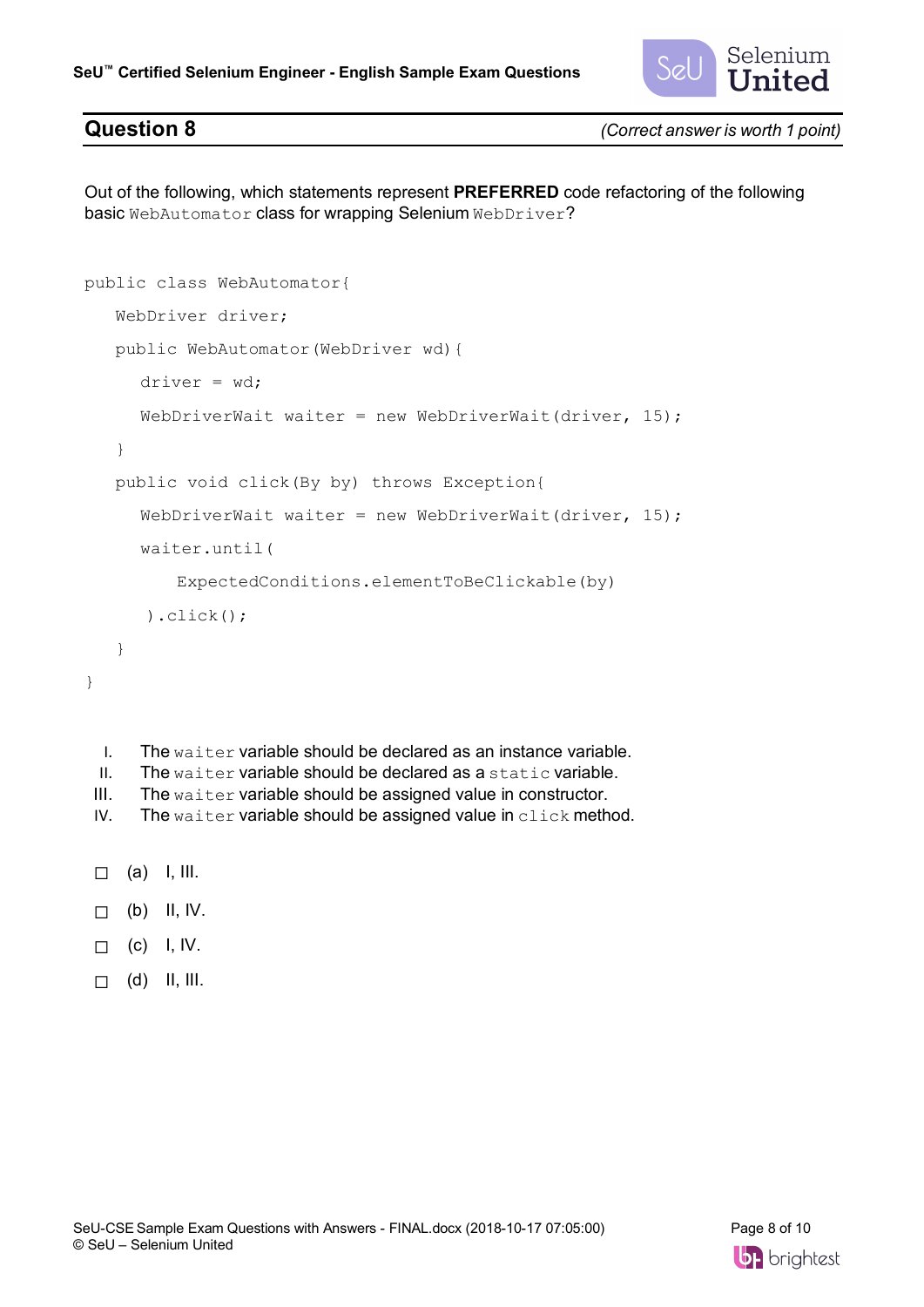

**Question 9** *(Correct answer is worth 1 point)*

Which of the following locator strategies is used to identify parent element from child element?

- □ (a) Class Name.
- ☐ (b) CSS Selector.
- ☐ (c) XPath.
- ☐ (d) Nested Element finding.

| (Correct answer is worth 1 point) |
|-----------------------------------|

John and Carter want to implement a test fixture strategy in a JUnit5 test class. Which of the following options about test fixture strategies are **CORRECT** if login is a pre-requisite and logout is a clean-up activity?

- I. BeforeAll method launches browser; AfterAll method quits browser.
- II. BeforeAll method launches browser & performs login; AfterAll method performs logout & quits the browser.
- III. Class constructor launches the browser; BeforeAll method performs login; AfterAll method performs logout & quits the browser.
- IV. BeforeEach launches browser & performs login; AfterEach performs logout and quits the browser.
- $\Box$  (a) I, III.
- $\Box$  (b) II, III.
- $\Box$  (c) II, IV.
- $\Box$  (d) I, IV.